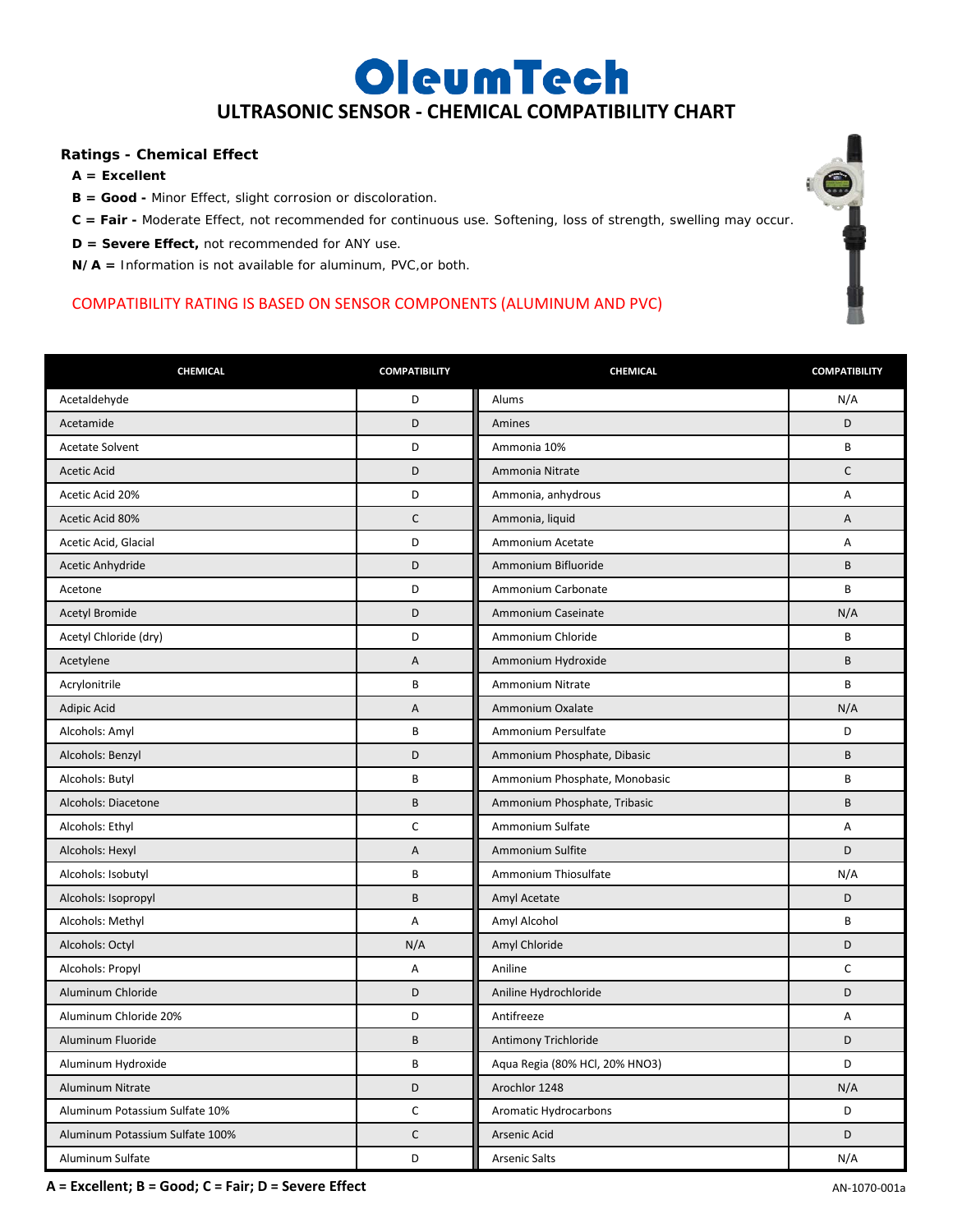| CHEMICAL                       | <b>COMPATIBILITY</b> | CHEMICAL                   | <b>COMPATIBILITY</b> |
|--------------------------------|----------------------|----------------------------|----------------------|
| Asphalt                        | Α                    | Cane Juice                 | В                    |
| <b>Barium Carbonate</b>        | D                    | Carbolic Acid (Phenol)     | D                    |
| Barium Chloride                | D                    | Carbon Bisulfide           | D                    |
| Barium Cyanide                 | D                    | Carbon Dioxide (dry)       | B                    |
| Barium Hydroxide               | D                    | Carbon Dioxide (wet)       | А                    |
| <b>Barium Nitrate</b>          | B                    | Carbon Disulfide           | D                    |
| <b>Barium Sulfate</b>          | B                    | Carbon Monoxide            | Α                    |
| <b>Barium Sulfide</b>          | D                    | Carbon Tetrachloride       | D                    |
| Beer                           | Α                    | Carbon Tetrachloride (dry) | D                    |
| <b>Beet Sugar Liquids</b>      | Α                    | Carbon Tetrachloride (wet) | D                    |
| Benzaldehyde                   | D                    | Carbonated Water           | Α                    |
| Benzene                        | $\mathsf{C}$         | Carbonic Acid              | B                    |
| Benzene Sulfonic Acid          | D                    | Catsup                     | D                    |
| <b>Benzoic Acid</b>            | B                    | <b>Chloric Acid</b>        | D                    |
| Benzol                         | N/A                  | <b>Chlorinated Glue</b>    | N/A                  |
| Benzonitrile                   | N/A                  | Chlorine (dry)             | D                    |
| Benzyl Chloride                | D                    | Chlorine Water             | D                    |
| <b>Bleaching Liquors</b>       | N/A                  | Chlorine, Anhydrous Liquid | D                    |
| Borax (Sodium Borate)          | B                    | Chloroacetic Acid          | D                    |
| <b>Boric Acid</b>              | D                    | Chlorobenzene (Mono)       | D                    |
| <b>Brewery Slop</b>            | N/A                  | Chlorobromomethane         | D                    |
| <b>Bromine</b>                 | D                    | Chloroform                 | D                    |
| <b>Butadiene</b>               | C                    | Chlorosulfonic Acid        | D                    |
| <b>Butane</b>                  | C                    | Chocolate Syrup            | N/A                  |
| <b>Butanol (Butyl Alcohol)</b> | C                    | Chromic Acid 10%           | D                    |
| <b>Butter</b>                  | N/A                  | Chromic Acid 30%           | D                    |
| <b>Buttermilk</b>              | А                    | Chromic Acid 5%            | C                    |
| <b>Butyl Amine</b>             | D                    | Chromic Acid 50%           | D                    |
| <b>Butyl Ether</b>             | Α                    | Chromium Salts             | N/A                  |
| <b>Butyl Phthalate</b>         | N/A                  | Cider                      | B                    |
| Butylacetate                   | D                    | Citric Acid                | $\mathsf C$          |
| Butylene                       | A                    | Citric Oils                | N/A                  |
| <b>Butyric Acid</b>            | B                    | Clorox (Bleach)            | Α                    |
| Calcium Bisulfate              | N/A                  | Coffee                     | N/A                  |
| Calcium Bisulfide              | С                    | Copper Chloride            | N/A                  |
| Calcium Bisulfite              | D                    | Copper Cyanide             | D                    |
| Calcium Carbonate              | D                    | Copper Fluoborate          | N/A                  |
| Calcium Chlorate               | N/A                  | Copper Nitrate             | D                    |
| Calcium Chloride               | D                    | Copper Sulfate > 5%        | D                    |
| Calcium Hydroxide              | $\mathsf C$          | Copper Sulfate 5%          | D                    |
| Calcium Hypochlorite           | D                    | Cream                      | N/A                  |
| Calcium Nitrate                | B                    | Cresols                    | D                    |
| Calcium Oxide                  | C                    | Cresylic Acid              | D                    |
| Calcium Sulfate                | $\mathsf C$          | Cupric Acid                | D                    |
| Calgon                         | N/A                  | Cyanic Acid                | N/A                  |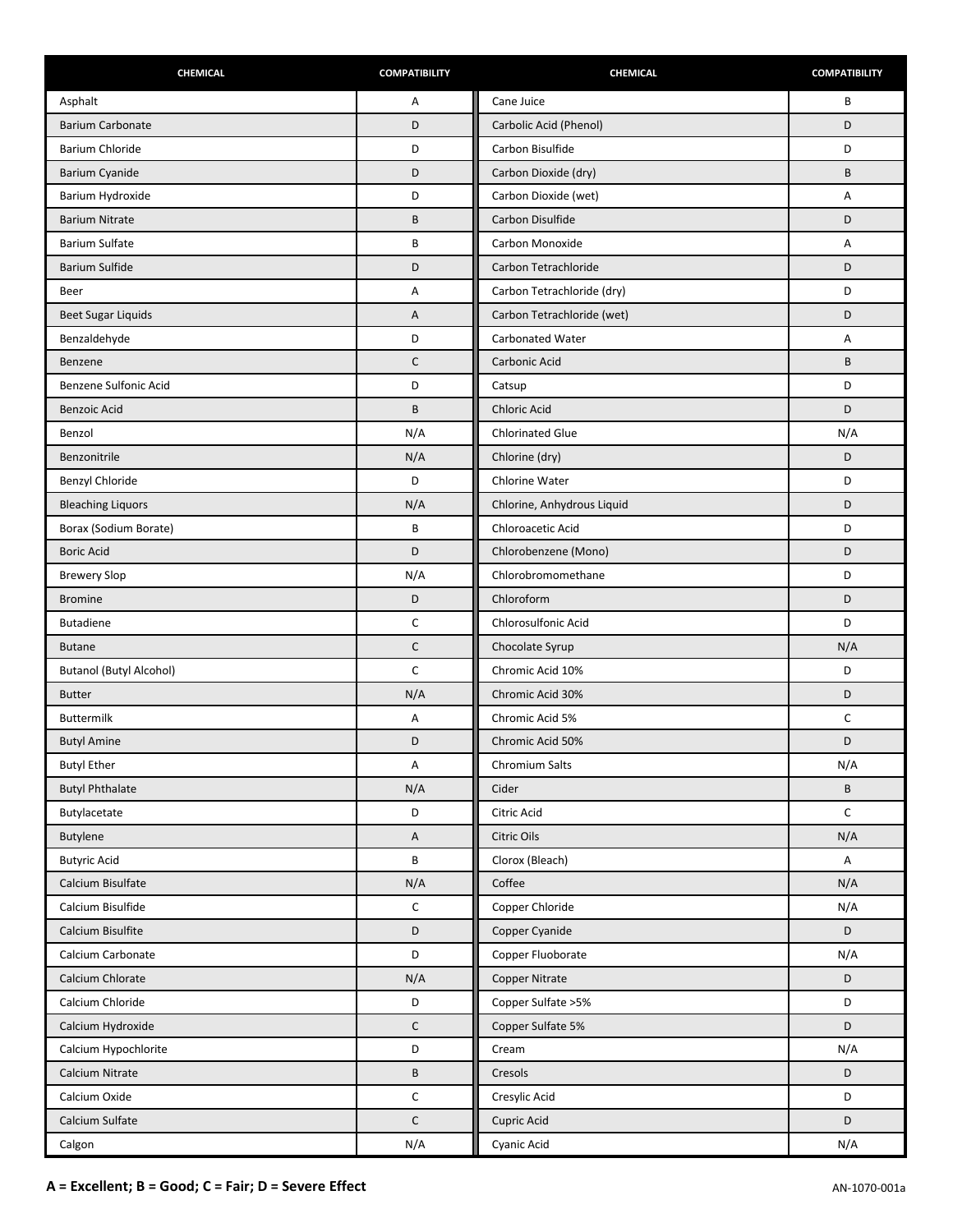| CHEMICAL                        | <b>COMPATIBILITY</b> | CHEMICAL                   | <b>COMPATIBILITY</b>      |
|---------------------------------|----------------------|----------------------------|---------------------------|
| Cyclohexane                     | D                    | Freon 12                   | B                         |
| Cyclohexanone                   | D                    | Freon 22                   | D                         |
| Detergents                      | B                    | Freon TF                   | D                         |
| Diacetone Alcohol               | D                    | Freonr 11                  | D                         |
| Dichlorobenzene                 | D                    | Fruit Juice                | А                         |
| Dichloroethane                  | D                    | <b>Fuel Oils</b>           | $\mathsf C$               |
| Diesel Fuel                     | Α                    | Furan Resin                | Α                         |
| Diethyl Ether                   | D                    | Furfural                   | D                         |
| Diethylamine                    | D                    | <b>Gallic Acid</b>         | D                         |
| Diethylene Glycol               | $\mathsf C$          | Gasoline (high-aromatic)   | D                         |
| Dimethyl Aniline                | D                    | Gasoline, leaded, ref.     | B                         |
| Dimethyl Formamide              | D                    | Gasoline, unleaded         | $\mathsf{C}$              |
| Diphenyl                        | N/A                  | Gelatin                    | B                         |
| Diphenyl Oxide                  | D                    | Glucose                    | A                         |
| Dyes                            | B                    | Glue, P.V.A.               | $\mathsf C$               |
| Epsom Salts (Magnesium Sulfate) | B                    | Glycerin                   | A                         |
| Ethane                          | N/A                  | Glycolic Acid              | N/A                       |
| Ethanol                         | $\mathsf C$          | Gold Monocyanide           | N/A                       |
| Ethanolamine                    | D                    | Grape Juice                | N/A                       |
| Ether                           | D                    | Grease                     | N/A                       |
| <b>Ethyl Acetate</b>            | D                    | Heptane                    | $\mathsf C$               |
| <b>Ethyl Benzoate</b>           | D                    | Hexane                     | B                         |
| Ethyl Chloride                  | D                    | Honey                      | Α                         |
| <b>Ethyl Ether</b>              | D                    | Hydraulic Oil (Petro)      | A                         |
| <b>Ethyl Sulfate</b>            | N/A                  | Hydraulic Oil (Synthetic)  | Α                         |
| Ethylene Bromide                | D                    | Hydrazine                  | N/A                       |
| Ethylene Chloride               | D                    | Hydrobromic Acid 100%      | D                         |
| Ethylene Chlorohydrin           | D                    | Hydrobromic Acid 20%       | D                         |
| Ethylene Diamine                | D                    | Hydrochloric Acid 100%     | D                         |
| Ethylene Dichloride             | D                    | Hydrochloric Acid 20%      | D                         |
| Ethylene Glycol                 | Α                    | Hydrochloric Acid 37%      | D                         |
| Ethylene Oxide                  | D                    | Hydrochloric Acid, Dry Gas | D                         |
| <b>Fatty Acids</b>              | А                    | Hydrocyanic Acid           | B                         |
| Ferric Chloride                 | D                    | Hydrocyanic Acid (Gas 10%) | N/A                       |
| <b>Ferric Nitrate</b>           | D                    | Hydrofluoric Acid 100%     | D                         |
| <b>Ferric Sulfate</b>           | D                    | Hydrofluoric Acid 20%      | D                         |
| Ferrous Chloride                | D                    | Hydrofluoric Acid 50%      | D                         |
| Ferrous Sulfate                 | B                    | Hydrofluoric Acid 75%      | D                         |
| Fluoboric Acid                  | D                    | Hydrofluosilicic Acid 100% | D                         |
| Fluorine                        | D                    | Hydrofluosilicic Acid 20%  | D                         |
| <b>Fluosilicic Acid</b>         | D                    | Hydrogen Gas               | Α                         |
| Formaldehyde 100%               | A                    | Hydrogen Peroxide 10%      | Α                         |
| Formaldehyde 40%                | B                    | Hydrogen Peroxide 100%     | Α                         |
| Formic Acid                     | A                    | Hydrogen Peroxide 30%      | A                         |
| Freon 113                       | N/A                  | Hydrogen Peroxide 50%      | $\boldsymbol{\mathsf{A}}$ |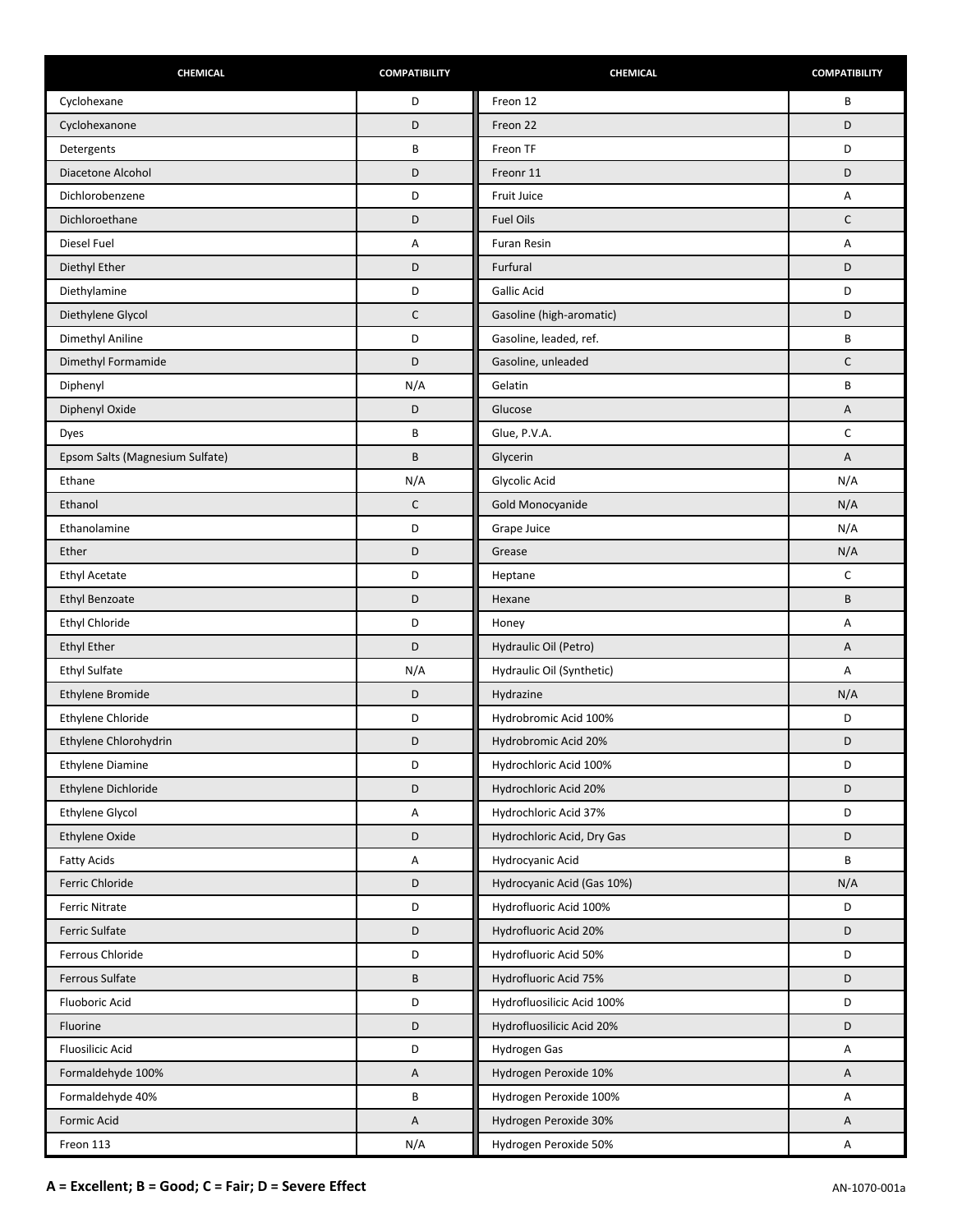| CHEMICAL                        | <b>COMPATIBILITY</b> | CHEMICAL                     | <b>COMPATIBILITY</b> |
|---------------------------------|----------------------|------------------------------|----------------------|
| Hydrogen Sulfide (aqua)         | B                    | Melamine                     | D                    |
| Hydrogen Sulfide (dry)          | B                    | Mercuric Chloride (dilute)   | D                    |
| Hydroquinone                    | B                    | Mercuric Cyanide             | D                    |
| Hydroxyacetic Acid 70%          | D                    | <b>Mercurous Nitrate</b>     | D                    |
| Ink                             | N/A                  | Mercury                      | D                    |
| Iodine                          | Α                    | Methane                      | B                    |
| Iodine (in alcohol)             | B                    | Methanol (Methyl Alcohol)    | Α                    |
| lodoform                        | N/A                  | Methyl Acetate               | D                    |
| Isooctane                       | Α                    | Methyl Acetone               | D                    |
| Isopropyl Acetate               | D                    | Methyl Acrylate              | N/A                  |
| Isopropyl Ether                 | B                    | Methyl Alcohol 10%           | Α                    |
| Isotane                         | D                    | Methyl Bromide               | D                    |
| Jet Fuel (JP3, JP4, JP5)        | C                    | Methyl Butyl Ketone          | N/A                  |
| Kerosene                        | Α                    | Methyl Cellosolve            | D                    |
| Ketones                         | D                    | Methyl Chloride              | D                    |
| <b>Lacquer Thinners</b>         | D                    | Methyl Dichloride            | N/A                  |
| Lacquers                        | D                    | Methyl Ethyl Ketone          | D                    |
| Lactic Acid                     | B                    | Methyl Ethyl Ketone Peroxide | N/A                  |
| Lard                            | Α                    | Methyl Isobutyl Ketone       | D                    |
| Latex                           | N/A                  | Methyl Isopropyl Ketone      | D                    |
| Lead Acetate                    | D                    | Methyl Methacrylate          | N/A                  |
| <b>Lead Nitrate</b>             | D                    | Methylamine                  | D                    |
| Lead Sulfamate                  | C                    | Methylene Chloride           | D                    |
| Ligroin                         | D                    | <b>Milk</b>                  | Α                    |
| Lime                            | B                    | <b>Mineral Spirits</b>       | Α                    |
| Linoleic Acid                   | Α                    | Molasses                     | Α                    |
| Lithium Chloride                | D                    | Monochloroacetic acid        | D                    |
| Lithium Hydroxide               | D                    | Monoethanolamine             | D                    |
| Lubricants                      | B                    | Morpholine                   | N/A                  |
| Lye: Ca(OH)2 Calcium Hydroxide  | $\mathsf{C}$         | Motor oil                    | B                    |
| Lye: KOH Potassium Hydroxide    | D                    | Mustard                      | В                    |
| Lye: NaOH Sodium Hydroxide      | D                    | Naphtha                      | Α                    |
| Magnesium Bisulfate             | D                    | Naphthalene                  | B                    |
| Magnesium Carbonate             | B                    | <b>Natural Gas</b>           | Α                    |
| Magnesium Chloride              | D                    | Nickel Chloride              | D                    |
| Magnesium Hydroxide             | $\mathsf{C}$         | <b>Nickel Nitrate</b>        | D                    |
| <b>Magnesium Nitrate</b>        | B                    | Nickel Sulfate               | D                    |
| Magnesium Oxide                 | N/A                  | Nitrating Acid (<15% HNO3)   | D                    |
| Magnesium Sulfate (Epsom Salts) | B                    | Nitrating Acid (>15% H2SO4)  | D                    |
| Maleic Acid                     | B                    | Nitrating Acid (S1% Acid)    | D                    |
| Maleic Anhydride                | N/A                  | Nitrating Acid (S15% H2SO4)  | D                    |
| Malic Acid                      | B                    | Nitric Acid (20%)            | D                    |
| Manganese Sulfate               | C                    | Nitric Acid (50%)            | D                    |
| Mash                            | N/A                  | Nitric Acid (5-10%)          | Α                    |
| Mayonnaise                      | D                    | Nitric Acid (Concentrated)   | D                    |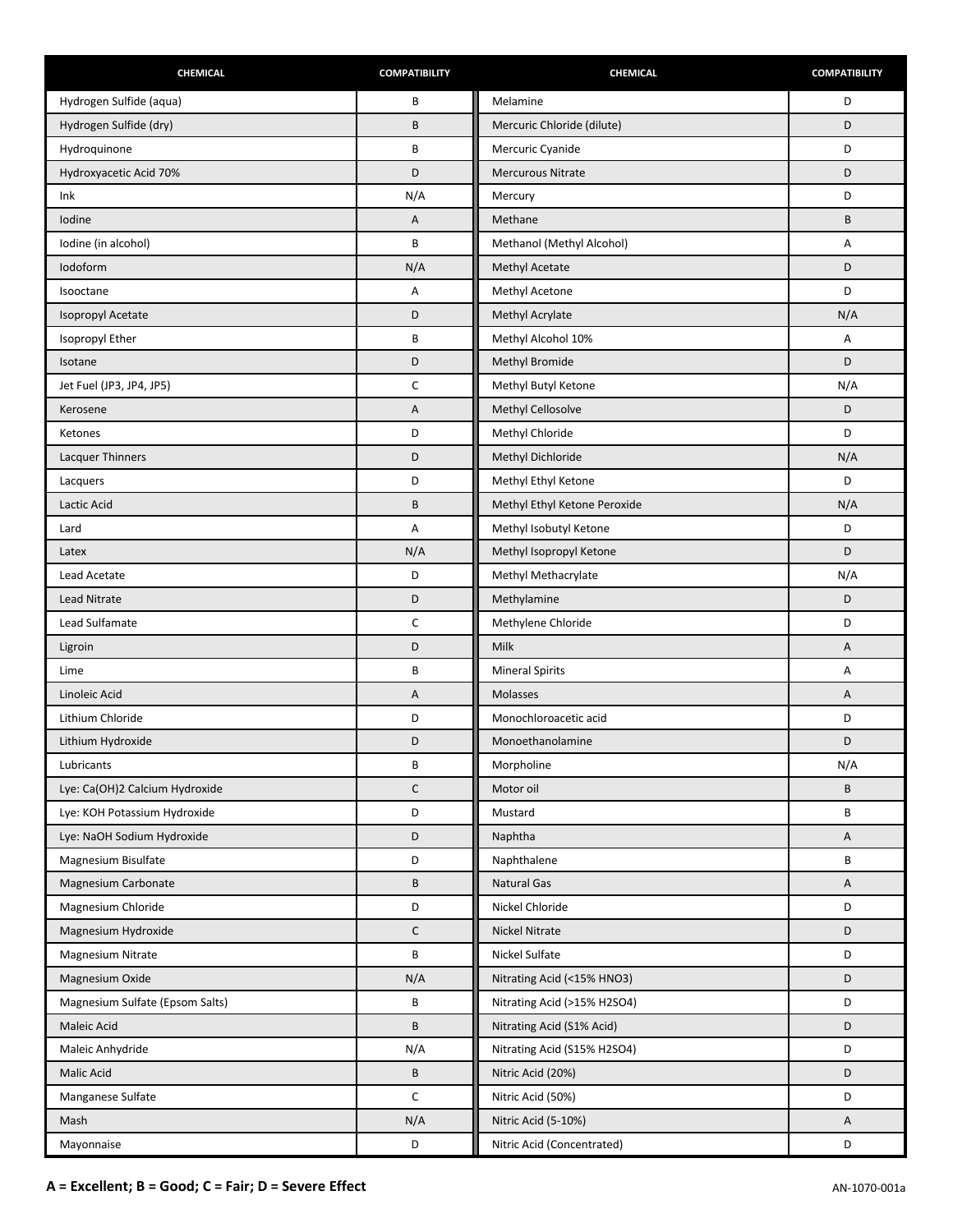| CHEMICAL                           | <b>COMPATIBILITY</b> | <b>CHEMICAL</b>                                                           | <b>COMPATIBILITY</b> |
|------------------------------------|----------------------|---------------------------------------------------------------------------|----------------------|
| Nitrobenzene                       | D                    | Oils: Turbine                                                             | Α                    |
| Nitrogen Fertilizer                | N/A                  | Oleic Acid                                                                | $\mathsf{C}$         |
| Nitromethane                       | B                    | <b>Oleum 100%</b>                                                         | D                    |
| Nitrous Acid                       | D                    | Oleum 25%                                                                 | D                    |
| Nitrous Oxide                      | B                    | Oxalic Acid (cold)                                                        | B                    |
| Oils: Aniline                      | D                    | Ozone                                                                     | B                    |
| Oils: Anise                        | N/A                  | <b>Palmitic Acid</b>                                                      | B                    |
| Oils: Bay                          | N/A                  | Paraffin                                                                  | B                    |
| Oils: Bone                         | N/A                  | Pentane                                                                   | B                    |
| Oils: Castor                       | Α                    | Perchloric Acid                                                           | D                    |
| Oils: Cinnamon                     | D                    | Perchloroethylene                                                         | C                    |
| Oils: Citric                       | B                    | Petrolatum                                                                | N/A                  |
| Oils: Clove                        | N/A                  | Petroleum                                                                 | D                    |
| Oils: Coconut                      | Α                    | Phenol (10%)                                                              | $\mathsf{C}$         |
| Oils: Cod Liver                    | Α                    | Phenol (Carbolic Acid)                                                    | D                    |
| Oils: Corn                         | B                    | Phosphoric Acid (>40%)                                                    | $\mathsf C$          |
| Oils: Cottonseed                   | B                    | Phosphoric Acid (crude)                                                   | $\mathsf{C}$         |
| Oils: Creosote                     | $\mathsf C$          | Phosphoric Acid (molten)                                                  | D                    |
| Oils: Diesel Fuel (20, 30, 40, 50) | B                    | Phosphoric Acid (S40%)                                                    | C                    |
| Oils: Fuel (1, 2, 3, 5A, 5B, 6)    | $\mathsf C$          | Phosphoric Acid Anhydride                                                 | N/A                  |
| Oils: Ginger                       | N/A                  | Phosphorus                                                                | B                    |
| Oils: Hydraulic Oil (Petro)        | Α                    | Phosphorus Trichloride                                                    | D                    |
| Oils: Hydraulic Oil (Synthetic)    | Α                    | Photographic Developer                                                    | N/A                  |
| Oils: Lemon                        | N/A                  | Photographic Solutions                                                    | N/A                  |
| Oils: Linseed                      | B                    | <b>Phthalic Acid</b>                                                      | N/A                  |
| Oils: Mineral                      | B                    | Phthalic Anhydride                                                        | D                    |
| Oils: Olive                        | С                    | Picric Acid                                                               | D                    |
| Oils: Orange                       | $\mathsf C$          | Plating Solutions, Antimony Plating 130°F                                 | Α                    |
| Oils: Palm                         | N/A                  | Plating Solutions, Arsenic<br>Plating 110°F                               | Α                    |
| Oils: Peanut                       | Α                    | Plating Solutions, Brass Plating:<br>High-Speed Brass Bath 110°F          | A                    |
| Oils: Peppermint                   | D                    | Plating Solutions, Brass Plating:<br>Regular Brass Bath 100°F             | Α                    |
| Oils: Pine                         | D                    | Plating Solutions, Bronze Plating:<br>Cu-Cd Bronze Bath R.T.              | A                    |
| Oils: Rapeseed                     | N/A                  | Plating Solutions, Bronze Plating:<br>Cu-Sn Bronze Bath 160°F             | D                    |
| Oils: Rosin                        | C                    | Plating Solutions, Bronze Plating:<br>Cu-Zn Bronze Bath 100°F             | A                    |
| Oils: Sesame Seed                  | N/A                  | Plating Solutions, Cadmium Plating:<br>Cyanide Bath 90°F                  | Α                    |
| Oils: Silicone                     | Α                    | Plating Solutions, Cadmium Plating: Fluoborate Bath<br>100°F              | A                    |
| Oils: Soybean                      | Α                    | Plating Solutions, Chromium Plating: Barrel Chrome Bath<br>$95^{\circ}$ F | Α                    |
| Oils: Sperm (whale)                | N/A                  | Plating Solutions, Chromium Plating: Black Chrome Bath<br>115°F           | A                    |
| Oils: Tanning                      | N/A                  | Plating Solutions, Chromium Plating: Chromic-Sulfuric<br>Bath 130°F       | Α                    |
| Oils: Transformer                  | B                    | Plating Solutions, Chromium Plating: Fluoride Bath 130°F                  | A                    |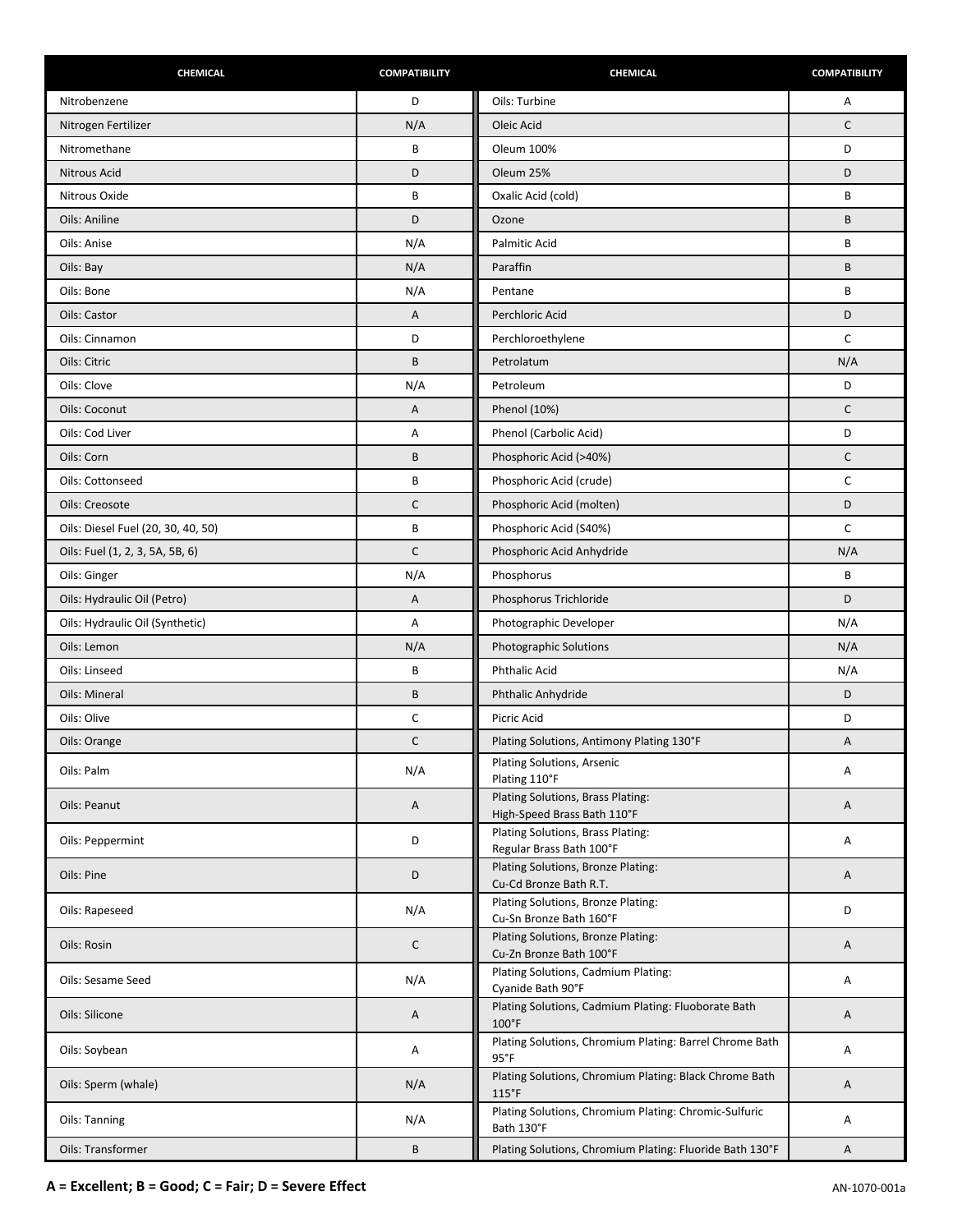| CHEMICAL                                                                                            | <b>COMPATIBILITY</b> | CHEMICAL                        | <b>COMPATIBILITY</b> |
|-----------------------------------------------------------------------------------------------------|----------------------|---------------------------------|----------------------|
| Plating Solutions, Chromium Plating: Fluosilicate Bath<br>$95^{\circ}$ F                            | Α                    | Potassium Dichromate            | B                    |
| Plating Solutions, Copper Plating (Acid): Copper                                                    | Α                    | Potassium Ferricyanide          | B                    |
| Fluoborate Bath 120°F<br>Plating Solutions, Copper Plating (Acid): Copper Sulfate                   | Α                    | Potassium Ferrocyanide          | B                    |
| Bath R.T.<br>Plating Solutions, Copper Plating (Cyanide): Copper Strike                             |                      | Potassium Hydroxide             |                      |
| Bath 120°F                                                                                          | N/A                  | (Caustic Potash)                | D                    |
| Plating Solutions, Copper Plating (Cyanide): High-Speed<br>Bath 180°F                               | D                    | Potassium Hypochlorite          | D                    |
| Plating Solutions, Copper Plating (Cyanide): Rochelle Salt<br>Bath 150°F                            | D                    | Potassium Iodide                | B                    |
| Plating Solutions, Copper Plating (Misc): Copper<br>(Electroless)                                   | Α                    | Potassium Nitrate               | B                    |
| Plating Solutions, Copper Plating (Misc): Copper<br>Pyrophosphate                                   | Α                    | Potassium Oxalate               | N/A                  |
| Plating Solutions, Gold Plating: Acid 75°F                                                          | N/A                  | Potassium Permanganate          | B                    |
| Plating Solutions, Gold Plating: Cyanide 150°F                                                      | D                    | Potassium Sulfate               | C                    |
| Plating Solutions, Gold Plating: Neutral 75°F                                                       | N/A                  | Potassium Sulfide               | D                    |
| Plating Solutions, Indium Sulfamate Plating R.T.                                                    | N/A                  | Propane (liquefied)             | A                    |
| Plating Solutions, Iron Plating:<br>Ferrous Am Sulfate Bath 150°F                                   | D                    | Propylene                       | B                    |
| Plating Solutions, Iron Plating:<br>Ferrous Chloride Bath 190°F                                     | D                    | Propylene Glycol                | $\mathsf{C}$         |
| Plating Solutions, Iron Plating:<br>Ferrous Sulfate Bath 150°F                                      | D                    | Pyridine                        | D                    |
| Plating Solutions, Iron Plating:<br>Fluoborate Bath 145°F                                           | D                    | Pyrogallic Acid                 | B                    |
| Plating Solutions, Iron Plating: Sulfamate 140°F                                                    | N/A                  | Resorcinal                      | N/A                  |
| Plating Solutions, Iron Plating:                                                                    | D                    | Rosins                          | $\mathsf{C}$         |
| Sulfate-Chloride Bath 160°F                                                                         |                      |                                 |                      |
| Plating Solutions, Lead Fluoborate Plating                                                          | N/A                  | Rum                             | N/A                  |
| Plating Solutions, Nickel Plating: Electroless 200°F                                                | D                    | <b>Rust Inhibitors</b>          | N/A                  |
| Plating Solutions, Nickel Plating: Fluoborate 100-170°F                                             | N/A                  | <b>Salad Dressings</b>          | N/A                  |
| Plating Solutions, Nickel Plating: High-Chloride 130-160°F                                          | D                    | Salicylic Acid                  | B                    |
| Plating Solutions, Nickel Plating: Sulfamate 100-140°F                                              | N/A<br>D             | Salt Brine (NaCl saturated)     | B<br>B               |
| Plating Solutions, Nickel Plating: Watts Type 115-160°F<br>Plating Solutions, Rhodium Plating 120°F | N/A                  | Sea Water<br>Shellac (Bleached) | N/A                  |
| Plating Solutions, Silver Plating 80-120°F                                                          | N/A                  | Shellac (Orange)                | N/A                  |
| Plating Solutions, Tin-Fluoborate Plating 100°F                                                     | N/A                  | Silicone                        | Α                    |
| Plating Solutions, Tin-Lead Plating 100°F                                                           | N/A                  | Silver Bromide                  | D                    |
| Plating Solutions, Zinc Plating: Acid Chloride 140°F                                                | N/A                  | <b>Silver Nitrate</b>           | D                    |
| Plating Solutions, Zinc Plating: Acid Fluoborate Bath R.T.                                          | N/A                  | Soap Solutions                  | $\mathsf{C}$         |
| Plating Solutions, Zinc Plating: Acid Sulfate Bath 150°F                                            | D                    | Soda Ash (see Sodium Carbonate) | D                    |
| Plating Solutions, Zinc Plating: Alkaline Cyanide Bath R.T.                                         | N/A                  | Sodium Acetate                  | B                    |
| Potash (Potassium Carbonate)                                                                        | D                    | Sodium Aluminate                | N/A                  |
| Potassium Bicarbonate                                                                               | D                    | Sodium Benzoate                 | B                    |
| Potassium Bromide                                                                                   | C                    | Sulfur Chloride                 | D                    |
| Potassium Chlorate                                                                                  | B                    | Sulfur Dioxide                  | B                    |
| Potassium Chloride                                                                                  | D                    | Sulfur Dioxide (dry)            | B                    |
| Potassium Chromate                                                                                  | В                    | Sodium Bicarbonate              | D                    |
| Potassium Cyanide Solutions                                                                         | D                    | Sodium Bisulfate                | D                    |